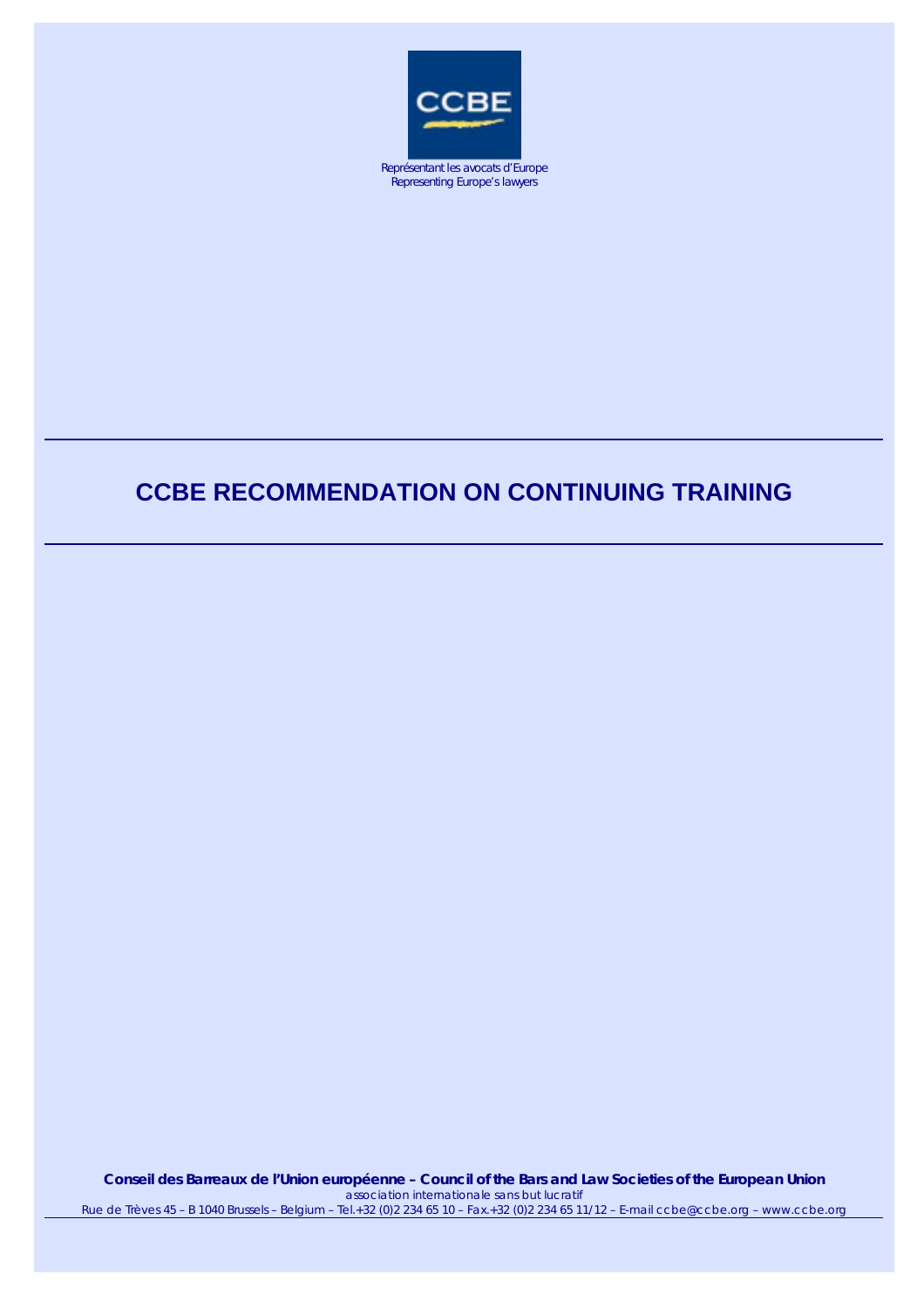# **CCBE RECOMMENDATION ON CONTINUING TRAINING**

The European Bars and Law Societies represented in the CCBE

## ! **RECOGNISE:**

- that lawyers, given their role of defending rights and freedoms, are obliged to guarantee the highest standards of professional practice;
- that all lawyers have to promote the ideals and ethical standards of their profession and maintain their professional competence in order to fulfil their professional obligations to society;
- that lawyers, Bars and Law Societies play an important role in lifelong professional learning which is recognised as a core element of the EU's strategy, established at the Lisbon Summit of 2000, to enable Europe to become "the most competitive and dynamic knowledge-based economy in the world, capable of sustained economic growth with more and better jobs and greater social cohesion" and that the European Commission's *Communication on Making a European Area of Lifelong Learning a Reality* of 21 November 2001, seeks "to promote life long learning for all";
- that lawyers always have to bear in mind their professional training, maintaining and increasing their knowledge in the fields in which they practise, as is recognised in particular by the CCBE Code of Conduct Article 3.1.3. which requires a lawyer not to "… handle a matter which he knows or ought to know he is not competent to handle...";
- that lawyers should always extend their knowledge and skills in new directions, bearing in mind Article 5.8 of the CCBE Code of Deontology that encourages the improvement of trust, mutual confidence and co-operation between European lawyers, which is promoted by extending their knowledge of each others' national procedures and laws and by participating in the training of lawyers from other Member States;
- that lawyers should be encouraged to study any laws, legal systems or legal methods and other subjects and skills that seem appropriate to their needs in providing legal services;
- that for European Economic Area migrant lawyers double continuing education requirements should not be required in accordance with the CCBE Guidelines on the Implementation of the Establishment Directive (98/5/EC of 16th February 1998) paragraph 13, thus promoting the mutual recognition of training;
- that this Recommendation is not intended to impose a solution or obligation, but to encourage the adoption of continuing training regimes and to confirm a culture of quality and training for lawyers, in the public interest.